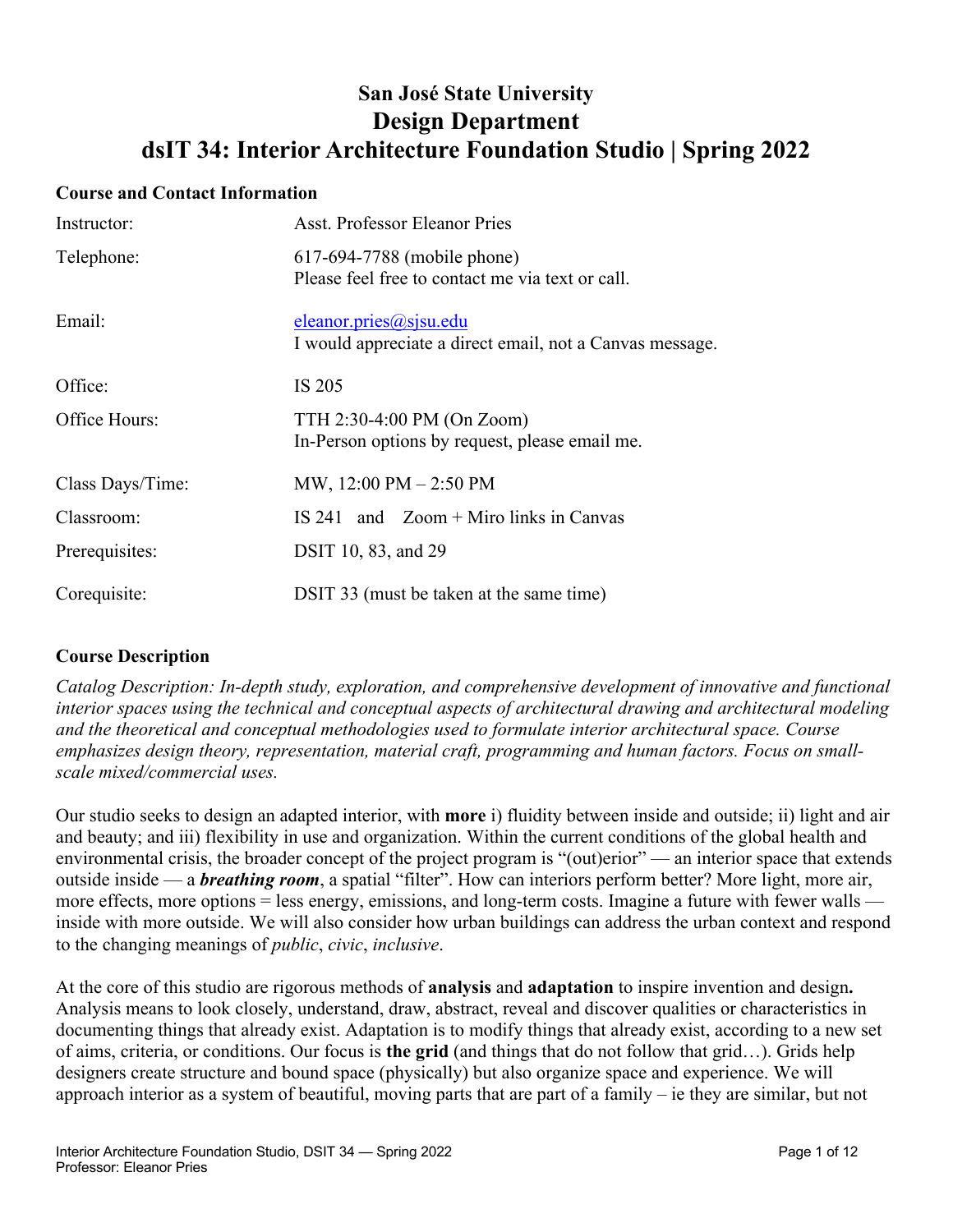identical. Essential components of the semester will include the design of: 3D spatial grid; stair/circulation; solid space/private space; moveable performative panel systems. What is a panel system? Panels are flexible walls that produce effects in a space. We will test multiple versions and materials of the panel systems to shape light, air, view, and sound to enrich the **phenomena** in the space. **Systems thinking** and **systems-based design** will lead design and making processes — so we consider: how do components of a space work together?

This studio has three projects that build upon each other over the semester. The three projects increase in time and complexity over the semester. In our design process will use analysis, 3D digital tools, and material / effect design studies that you can combine into the final design of a detailed interior art/work space. We will spend time developing, clarifying, and perfecting representation.

Project 1A is a panel design exploration. We will study and derive inspiration from the work of contemporary artists. The analysis of contemporary artists will culminate in a set of physical performative panel explorations. We will model and experiment with materials at home; materials that are easy to find and inexpensive. In Project 1C you will develop a panel and model it in Rhinoceros.

Project 1B is a precedent study. We will study and derive inspiration from existing iconic houses. The analysis of the iconic houses will culminate in the investigation and modeling of a 3D intersection. In Project 1C you will use ideas and elements based on your work in 1B. Technically, this exercise will introduce you to Revit (taught in 33) and expand work in the Adobe Creative Suite, as well as model-making craft with foam core.

Project 1C is a comprehensive interior design that adapts previous studies and uses your inventions. The emphasis will be on how a 3D spatial grid and performative panel system can support this rich and multidisciplinary space, as well as the aims in light and air. The program of this project is modeled on San Francisco's *Workshop Residence.* Workshop Residence is hybrid space dedicated to artists and it combines multiple uses: display/exhibition, meeting/learning, making/creating, resting/storing. There will be a set of project infill sites to ensure variety within the studio and pique your interest. Designs will meet requirements for accessibility and gender neutrality. Technically you will use all of the software tools, model-making, and learn rendering in this final project.

Precedent study and learning about the architecture and interiors of modernism and contemporary design will be part of our work and discussion. We will also discuss words and how they help us communicate design intent. Work is individual except for precedent research, precedent building digital modeling, artist research, and site building digital modeling, which will be undertaken in groups to ease the burden.

This studio is at a pivotal point in your design education. I hope to inspire you in your journey in design and prepare you with important skills, concepts, and technical considerations. At the end of the semester we will dedicate time to compiling your portfolio review using InDesign.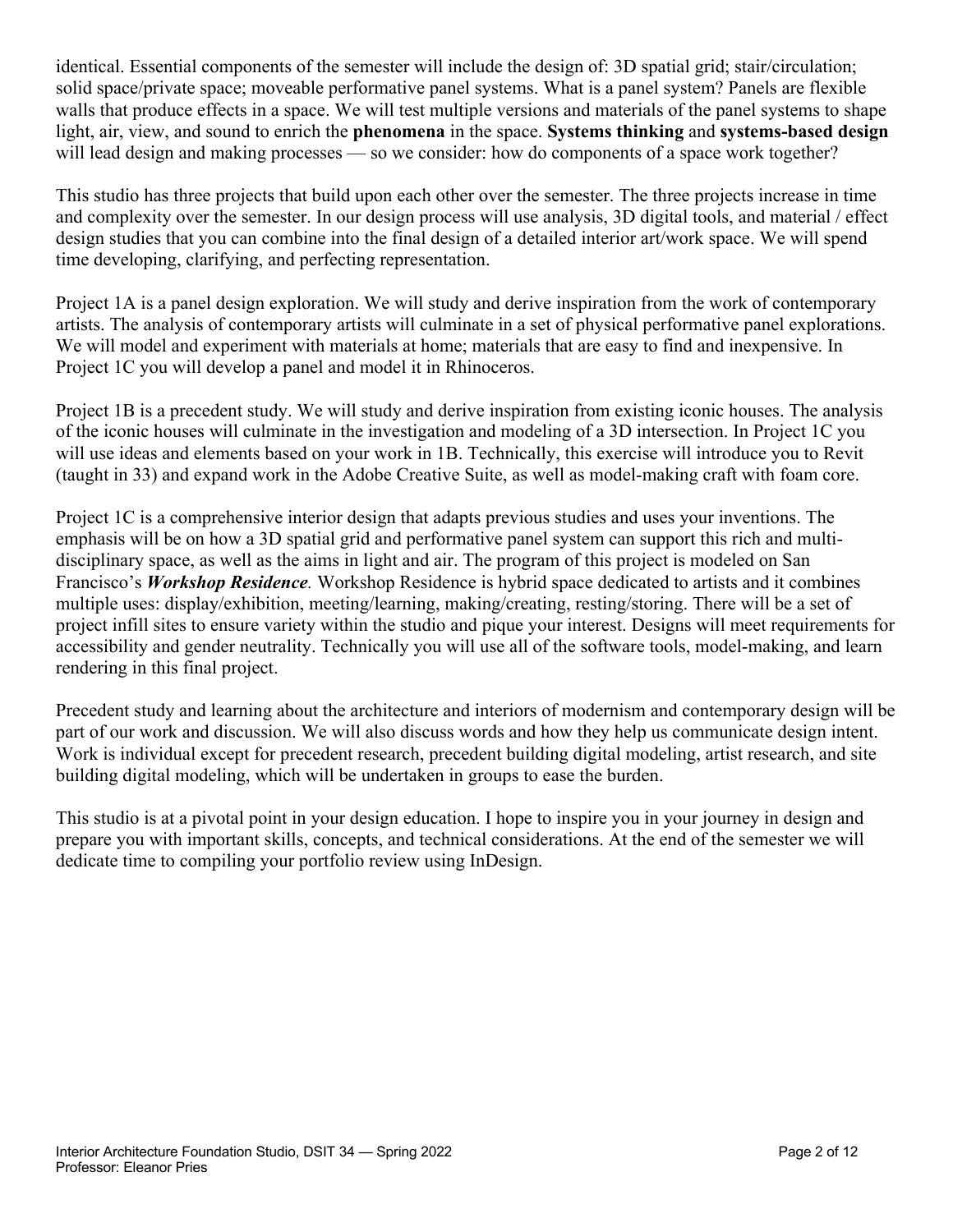# **Course Format**

As a design studio, this course is intensive in technology, time, and making. The outcome will be beautiful. You are required to take dsIT 33 as well, to help you learn all the software and accomplish the assignments.

## **Technical Requirements**

- Required Laptop Specifications: Laptop must run **Windows** operating system:
	- o **Operating System: Windows 10** or higher.
	- o **Processor: 64-bit Intel or AMD Processor**
	- o **Graphics Card:** NVIDIA GeForce RTX 2070 / Quadro RTX 4000
	- o **Memory:** 8 GB RAM or higher
	- o **Video RAM:** 4 GB Video RAM or higher
	- o **Disk Space:** Minimum 600 MB
- Additional tools:
	- o Laptop must have built-in camera and microphone.
	- o Headphones: Required for all classes to minimize at-home noise and distractions.
	- o Mouse: With right click and scrolling capability. Required for better performance in software.
	- o Online instruction: Computer must have video and audio to participate in online critique.
	- o Online instruction: Zoom Free. Provided through SJSU.
	- o Online instruction: Miro Free. Links and tutorial to be provided.
- Required: Digital Camera or Digital Camera on smart phone.
- Required Software:
	- o Rhinoceros (free trial and SJSU student license);
	- o Revit (SJSU student license);
	- o Adobe Creative Suite: Photoshop, Illustrator, and InDesign (SJSU student license);
	- o Digital rendering engine (Enscape, Lumion, or Vray (or equivalent).
- Rhinoceros, Illustrator, and Photoshop are required installed and functional by Monday 1/31/22.
- Revit must be installed by Monday 2/7/22.
- Student access to Adobe Creative Suite: https://www.sjsu.edu/ecampus/software-tools/teachingtools/video-creative/adobe/students.php (Windows)
- Student access to Rhinoceros PC are available through their website, Rhino McNeel. https://www.rhino3d.com/download Rhinoceros is exceptional and has many free online tutorials.
- Student access to Revit and AutoCAD (create an account): https://www.autodesk.com/education/edusoftware/overview?sorting=featured&page=1
- Your At-Home Design and Model-Making Kit: Required: cutting mat, large olfa with new sharp blades, small x-acto with new sharp blades, metal straight edge, architectural scale, white glue (Aleen's), glue gun, zappagap, scotch tape, white tape, pins, tracing paper. The chopper cutting tool (optional).
- Model Making materials: White paper, Bristol board, Foam Core, parchment paper, wax paper, trace paper, mylar, wood veneer, wood dowels, wood skewers.
- Specific model-making supplies can be purchased as needed over the course of the semester and as needed by the individual assignment and project. Projected dates will be given for you to schedule material purchase. Many are available at the supermarket for minimal cost.

# **Course Goals / Learning Outcomes (CLO)**

Upon successful completion, students will be able to:

• Use iterative analysis and creative form-finding to generate design proposals that relate to form, space, context, and material beauty and effect.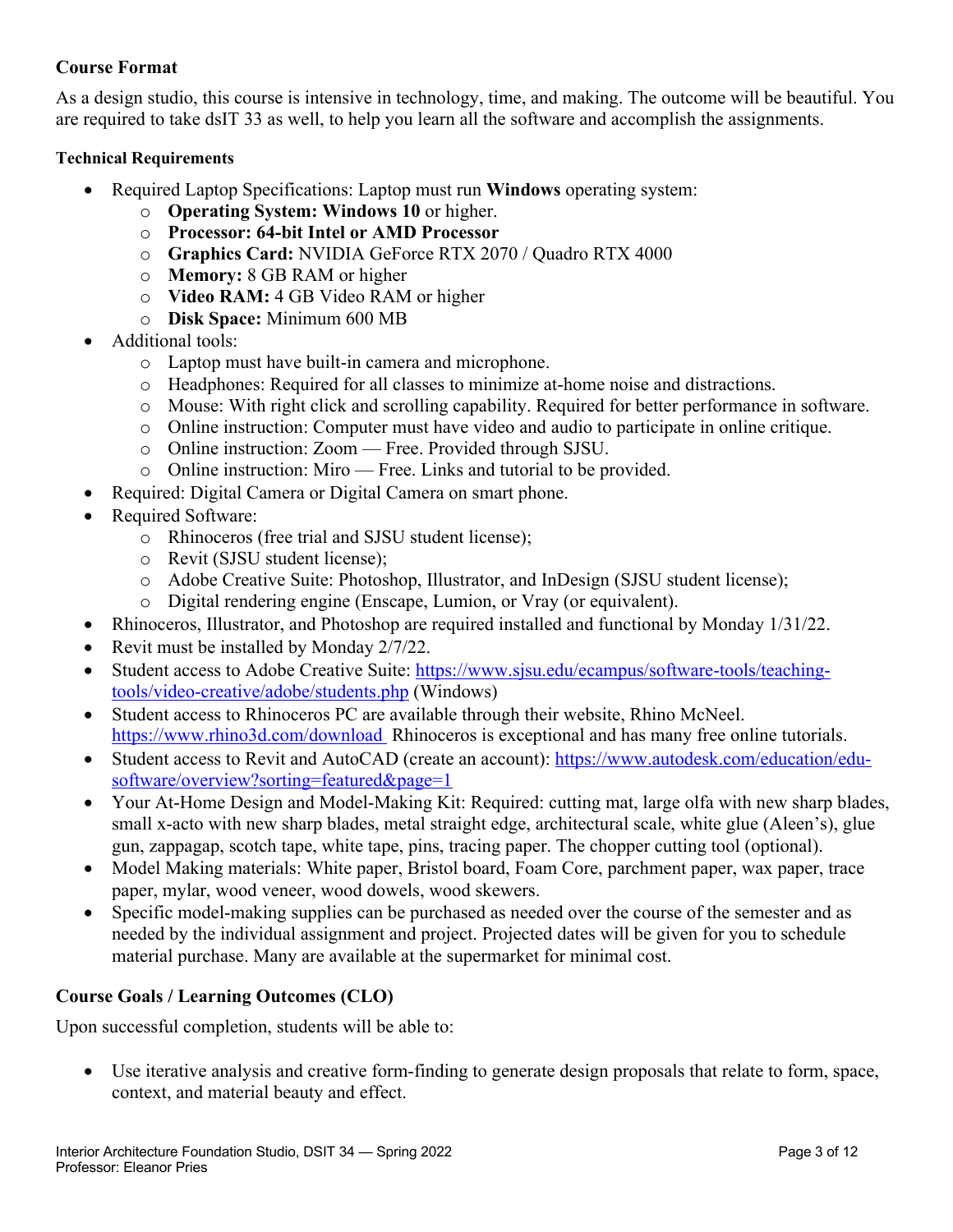- Use appropriate representational media and software tools, including digital technologies, to convey essential elements at each stage of the design process with refinement of graphic presentation, including analytical and concept drawings, diagrams, orthographic plan, section, reflected ceiling plan, section perspective, axonometric, and 3D rendered vignette.
- Apply basic organizational, spatial, structural and construction principles to the conception and development of interior and exterior spaces, building elements and components.
- Respond to built site conditions, programmatic demands, and code requirements in the development of a design project that integrates multiple uses and spatial conditions.
- Comprehensively analyze objects, buildings, and sites to derive inspiration and address issues of space planning related to a proposed program and context.
- Provide coherent design rationale based on programmatic and formal precedents employed in the conceptual development of interior architecture design project.

# **Required Texts / Readings/ Films!**

Textbook Francis D. K. Ching, Architecture: Form, Space, and Order. 4th Edition, New York: Van Nostrand Reinhold Publication, 2010.

Additional required readings and films will be announced as needed and provided in .pdf format or streaming access. Written / Visual responses will be assigned to these films.

# **Required Online / In-person Lectures**

See the lecture schedule at: https://www.sjsu.edu/design/dsgnlectures.php

Weds. February 2, 11 AM — Manuel Garcia, Nagami and UCL Weds. March 2, 11 AM — Joshua Stein, Radical Craft and Woodbury University (in-person) Weds. March 16, 11 AM — Behnaz Farahi, CSU Long Beach Thurs, April 24, 11 AM — Andrea Deszo, RISD Weds, April 27, 11 AM — Jonathon Anderson, Ryerson University (in-person)

Most lectures are on Wednesdays at 11 AM. *Written / Visual responses will be assigned to these lectures.* 

# **Course Requirements and Assignments**

This studio is a hybrid modality. In this syllabus, "Course" "Class" "In-Class" and "Studio" refer to both online and in-person modalities. Miro and Zoom will be our dominant method of working this semester. We will also meet in-person, but less frequently, see the attached draft schedule.

Success in this course is based on the expectation that students will spend, for each unit of credit, a **minimum** of forty-five hours over the length of the course (normally three hours per unit per week) for instruction, preparation/studying, or course related activities, including but not limited to internships, labs, and clinical practica. Other course structures will have equivalent workload expectations as described in the syllabus. More details about student workload can be found in University Policy S12-3 at http://www.sjsu.edu/senate/docs/S12-3.pdf.

The course is organized around lecture, critique and lab formats. Lectures introduce topics and assignments to provide an overview of issues and outline the design principles and communication concepts that are expected to be investigated. Critique is discussion of work completed outside studio and presented in class, to help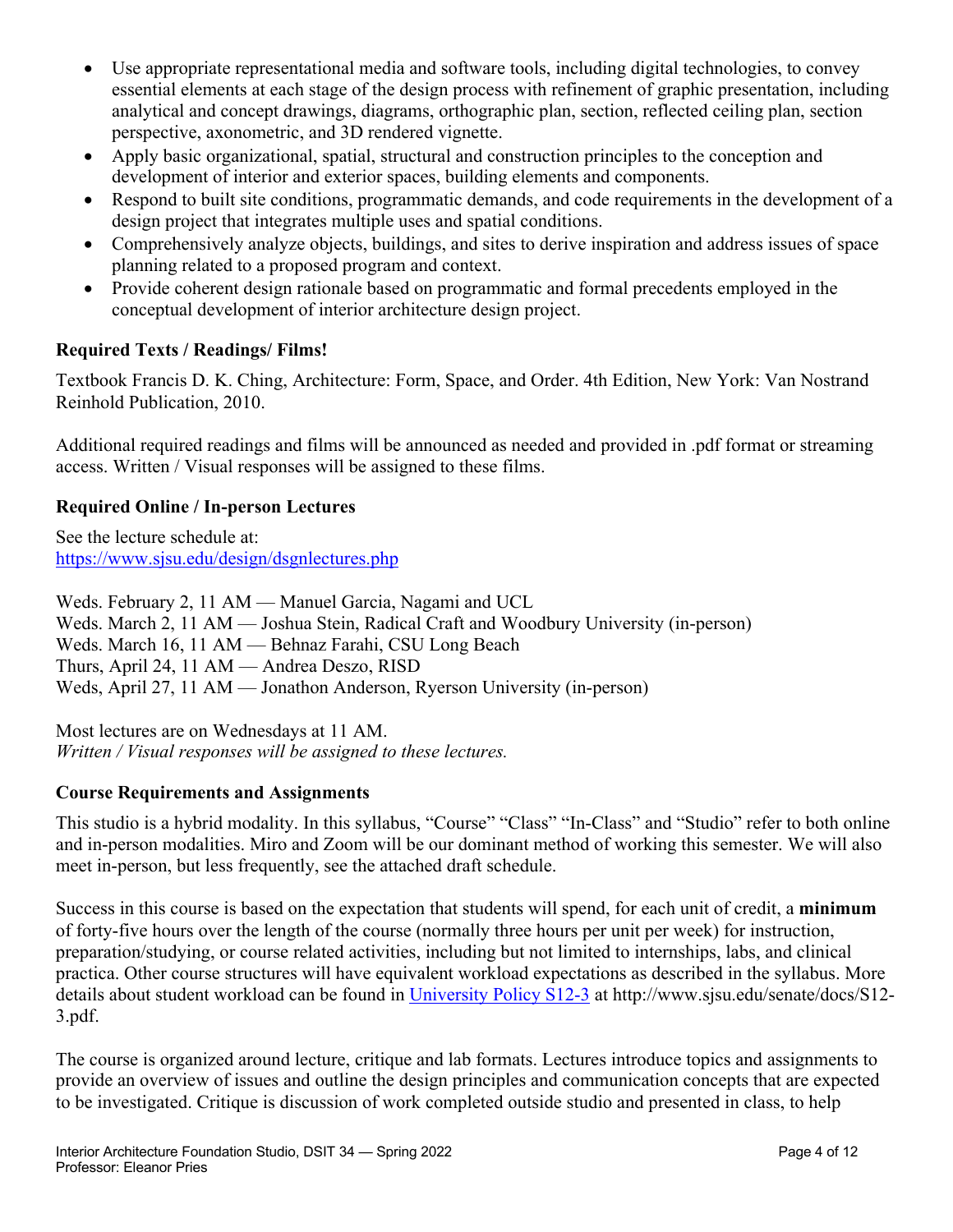develop your work. Occasionally, we will actively do design work during studio that focuses and develops design issues and skills.

Each class meeting, regardless of modality, work-in-progress is presented and discussed at to make important points about design and progress forward. Each pin-up will be graded as participation, complete or incomplete. It is expected that your work will be pinned-up (online in Miro or on the wall in studio) within the first 10 minutes of class. Late or missing work receives a zero. Perfection is illusive; just make progress for each session. Later in the semester, we may have individualized crits, but earlier in the semester, we will use allstudio or small group critique.

Your final grade for this class will be based primarily on the successful completion of assignments. Please review the criteria below.

| Grade Breakdown:     | $100\%$ |
|----------------------|---------|
| Project Assignments: | $85\%$  |
| Class Participation: | $15\%$  |

#### **Final Review and Portfolio Review Evaluation**

At the end the semester we will have a Final Review. Final review deliverable requirements will be released in November. As described in grading, Final Review is not for grading purposes. This is an opportunity to share your work with your faculty, peers, and guests. This venue is a cornerstone of design education and the design industry.

After the final review, each student will submit a consolidated package of semester work for Portfolio Review. Portfolio Review is the final grading venue. Portfolio Review is a review of your final portfolio of work by a panel of Interior Design faculty; this body of approximately seven faculty members determine your grade.

To pass Portfolio Review and move to the BFA program, a minimum grade of C- must be achieved at Portfolio Review. There are other options which will be discussed in class.

# **Grading Information**

There are a variety of formats in which you will receive feedback about your work this semester. It is important to learn how to make each format instructive and beneficial in furthering your efforts.

Pin-ups: Either online or in studio you will upload and "pin-up" current work for presentation and discussion. Online "pin-ups" and group critique will be in Miro and Zoom. It is important that you learn how to use "pinup" to maximum effect. It is an opportunity to present your work in an informal yet structured setting, and to practice your ability to speak about your intentions and your work. "Pin-ups" also allow you to observe and discuss the work of your peers, which can greatly inform you and your own project. Because the majority of class time will be spent in this format, you will not be able to use studio time to produce your work and you will need to commit considerable time outside of class to move your work forward. New, revised, work is always required at each class meeting.

Desk critiques: Infrequently we may discuss work individually toward specific project aims or reviews. This may occur toward the end of the semester. New work is always required for individual desk crits to focus our discussion.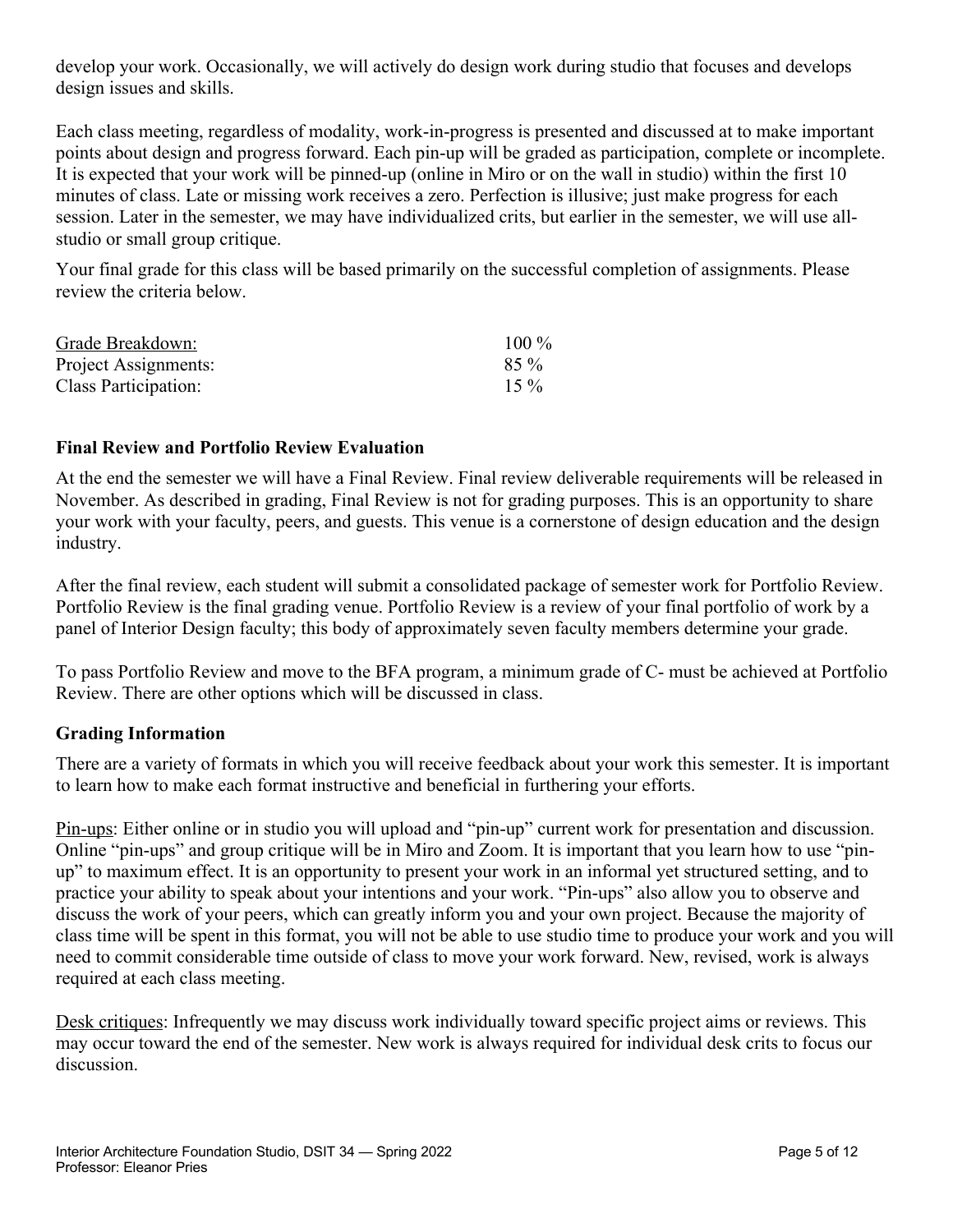Reviews: At two points in the semester, each student will formally organize and "pin-up" their work for critique and conversation, usually with outside guests and/or other faculty. Reviews are meant to be educational in nature, and are not explicitly for the purpose of grading. The reviews offer you a chance to receive additional input on your work, to raise questions about the issues raised in the design problem, to learn how to present ideas and discuss your work, to learn other perspectives from outside faculty and practitioners, and to see and learn from the work of your peers.

It is important to understand that grading and reviews are two distinct processes, and they can produce similar or dissimilar outcomes.

Informal grading will be done at mid-semester and issued as a progress grade only for those with whom there is concern about overall performance. A progress grade is meant to indicate what is the trajectory that has characterized your performance to-date, and where that seems to be pointed in terms of a final grade. You have the capacity to change this trajectory, for better or worse given the ample and cumulative feedback you will receive each studio meeting. The final grades will be assessed after the final review. Grades are based on the following metrics of accomplishment:

**A** Excellent work and progress, focused process and design iterations, high standard of design and presentation, superior understanding of the issues discussed, active participation in class, active involvement in bringing outside material and research into class, ability to move work forward, through initiative, excellent attendance.

**B** Good work and progress, focused process, fulfillment of all the requirements with some incompleteness in the presentation and/or some deficiencies in design, strong understanding of the issues discussed during lectures and pin-ups, inconsistent performance and progress, strong attendance.

**C** Work that is satisfactory with some obvious deficiencies and incompleteness of requirements, any or all of lessened engagement with the course material, less than strong attendance and/or participation.

**D** Work that is unsatisfactory with obvious and significant deficiencies in design and incomplete requirements, any or all of lack of engagement with the course material, poor attendance and participation.

**F** Seriously deficient or incomplete work, poor participation, engagement, understanding and attendance.

The measure of qualitative words such as 'excellent', 'satisfactory', etc. are based on the following criteria:

Initiative: The degree of exploration and additional references in the work, the ability to push the work forward Effort: As indicated by the intensity and depth of your study, and the commitment to the ideas being explored Engagement: As shown by the participation in work sessions, and the discussion of issues and ideas in studio Collaboration: With peers on comments, learning and shared responsibilities [as opposed to competition] Flexibility: The willingness to maintain an open intellectual stance that allows for accelerated learning to occur Design Quality: As demonstrated by the sophistication and competence of addressing the issues of a problem Communication: As shown by the coherence and completeness of your work in elucidating its intentions Technique: The control and sophistication of design methods, tools and representation; a commitment to craft

# **Additional Details on Grading**

 $\bullet$  +/- grades will be used within the structure described above.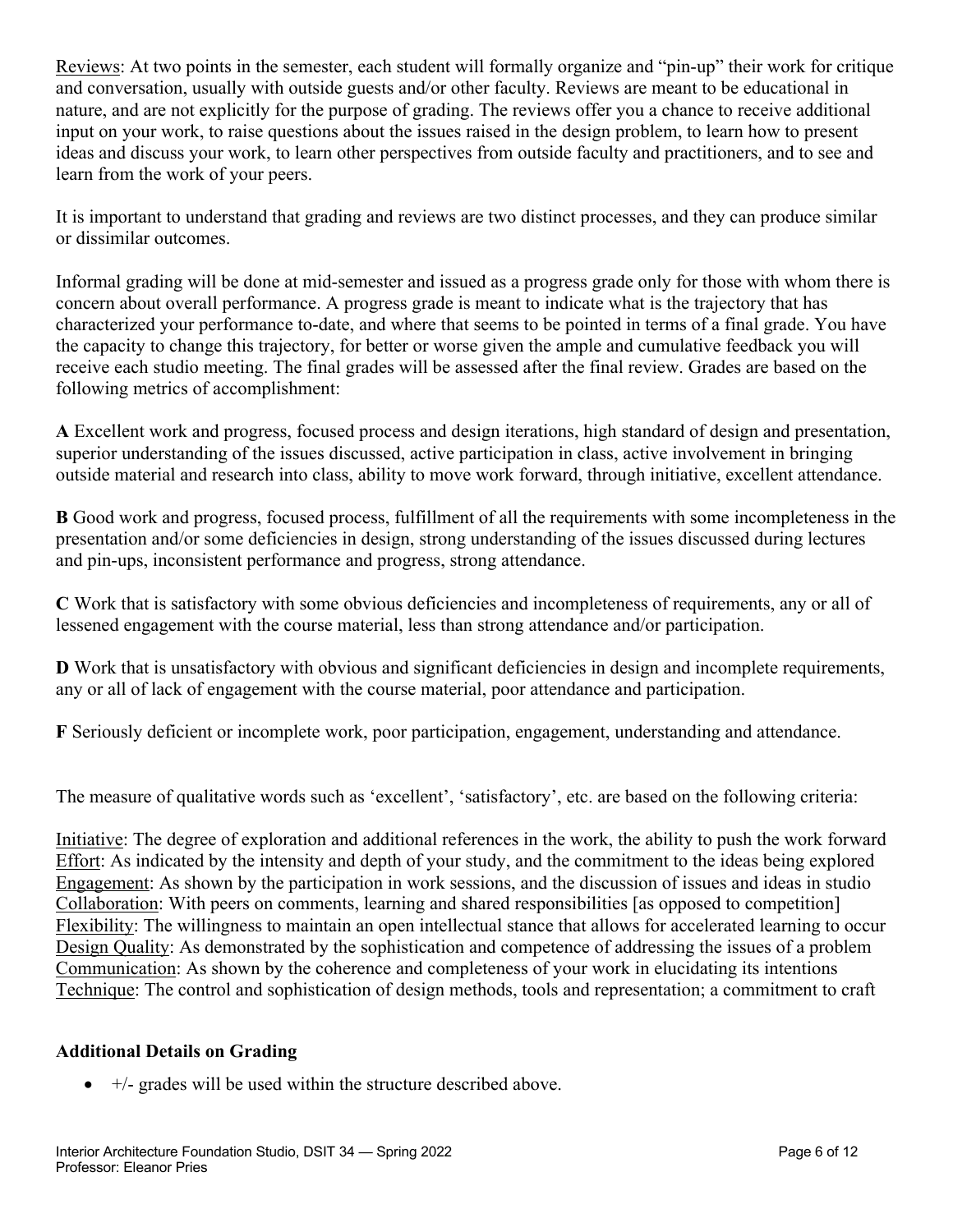- There is no "extra credit" per se, but making more strategically and beautifully is often rewarded
- Completion and achievement of all of the pinups and completion and achievement of the list of requirements for the final review products will be the primary determinant of the grade. The list of final review requirements will be the most-up-to-date and coordinated set of the products you have been working on over the course of the semester and is therefore designed for your success.

#### **Honesty, Integrity, and Original Work**

We approach academic and creative honesty, integrity, and original work seriously. Plagiarism or design appropriation will not be tolerated. Plagiarism in research and presentation will also not be tolerated. Students who are suspected of plagiarism or unethical appropriation will be referred to the Student Conduct and Ethical Development Office and depending on the severity of the conduct will receive a zero for that assignment or a grade of F in the course. Grade Forgiveness does not apply to courses for which the original grade was the result of a finding of academic dishonesty.

#### **Classroom Protocol**

#### **Path to Success**

- Please arrive on time and be prepared for studio. Remain in class for the entire class time.
- If we/you are online, Zoom camera must be on for you to be present.
- Pinup on time. We will be using Miro as our online "pin-up" space. In-person, pin up on the wall.
- Students must be present for critiques, students who arrive late will not present.
- Be attentive, actively participate, and demonstrate engagement in class discussion and reviews.
- Prepare yourself to listen, consider, contribute, discuss different points of view during design review.
- I will call on students randomly to ensure participation and diverse voices; try not to be afraid.
- Stow cellphones for the duration of class. Cellphone use during class is not permitted.
- Unless we are working in studio, stow all laptops and ipads.
- Show respect for yourself, your peers, and your faculty.

If you miss a class, it is your responsibility to find out what you missed before the next class. Technical demos and lectures will not be repeated for students who miss class; Projected critique dates will be given to you in advance; however, in some instances these may change do to extenuating circumstances, and it is your responsibility to use Canvas and find out about announcements made in class, by talking with your classmates.

Deadlines will be made available to you in class. Any work not turned in on the date it is due is considered late. circumstances will be taken into consideration (e.g. Illness, court appearance, death of a relative.) All assignments must be completed and turned in to receive a passing grade for the class.

The instructor reserves the right to alter assignments and change project due dates with sufficient notice to the students.

#### **Attendance / Participation**

- Students are permitted 2 instances of unexcused non-participation.
- Non-participation after 2 unexcused absences is grounds for grade demotion.
- Excused absences typically include sickness, funeral, etc...
- Non-participation for 3 classes, including consistent tardiness, is grounds for failure.
- If you need to miss a class for an excusable absence, email me in advance.
- Unexcused non-participation at the mid review or final review is grounds for failure.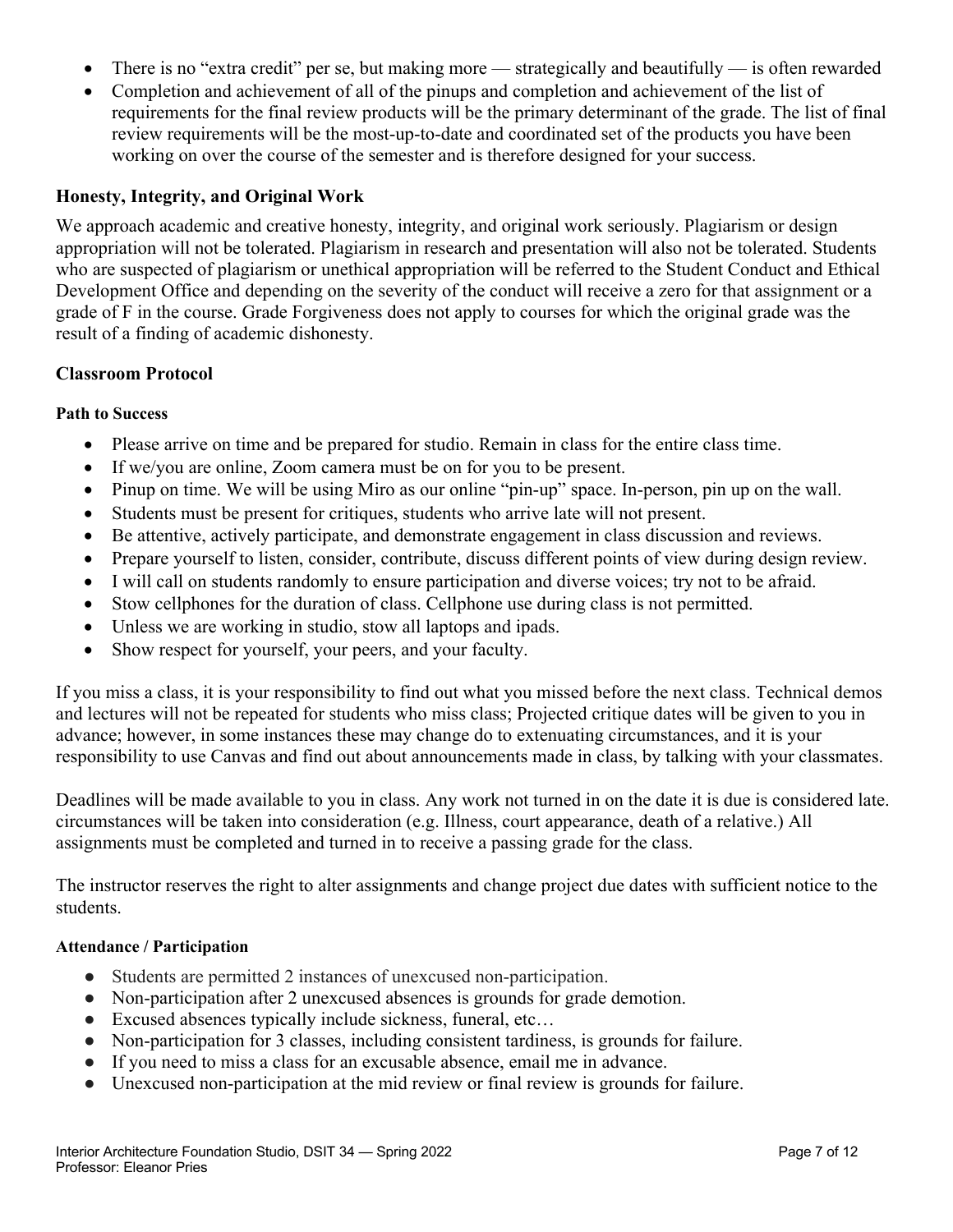# **Additional Online Requirements:**

#### **Online Protocols**

Zoom and Miro will be our primary tools for communication. They will be essential to your learning, design development, and will help you achieve your success in this studio.

- Secure and reliable Wi-Fi connection: Students are responsible for ensuring that they have access to a secure and reliable Wi-Fi connection during online studio and reviews. Text me if you are having connection issues so we can troubleshoot.
- Laptop with camera and built-in microphone are required for studio. SJSU has a free equipment loan program available for students.
- Laptop Camera: Students will have their camera on at all times during studio. Turning off your camera for extended periods of time will be considered non-participation. As such, prepare yourself mentally and physically for online studio as you would if we were meeting in person at school.
- Should you have concerns about privacy at home as regards to camera usage, please let me know and we will discuss potential accommodations.
- General Recording Prohibited: Studio may not be recorded without permission of all individuals, per University Policy and US laws on rights to privacy.
- Recording Accommodation: Permission may be obtained to record per relevant accommodation.
- Final Review Recording: Upon permission by all students and guests, the final review for this studio may be recorded.
- Any student that needs accommodation or assistive technology due to disability should work with the Accessible Education Center (AEC), and me.
- Please note that all federal, state, CSU system and campus regulations on conduct including harassment and discrimination against other students or faculty apply to the online environment, just as they do in face-to-face instruction.

#### **Students are not allowed to record without instructor permission:**

Students are prohibited from recording class activities (including studio lectures, office hours, advising sessions, etc…), distributing class or review recordings, or posting class or review recordings. Materials created by the instructor for the course (syllabi, lectures and lecture notes, presentations, etc… are copyrighted by the instructor. This University policy (S12-7) is in place to protect the privacy of students in the course, as well as to maintain academic integrity through reducing the instances of cheating. Students who record, distribute, or post these materials will be referred to the Student Conduct and Ethical Development office. Unauthorized recording may violate University, State and Federal Law. It is the responsibility of students that require special accommodations or assistive technology due to a disability to notify me.

#### **Zoom Classroom Tips and Etiquette**

- Camera on and headphones required.
- Please be as prepared for online studio as you are in person studio.
- Mute your microphone when you are not speaking and be mindful of background noise and distractions.
- Find and prepare a quiet and private zone in your home for class, without interruption or distraction.
- Turn off phone notifications. Close apps and software that create distraction or use your wi-fi bandwidth.
- Inability to observe classroom etiquette may result in dismissal from the zoom classroom and nonparticipation for that class meeting.

#### **Additional In-Person Requirements:**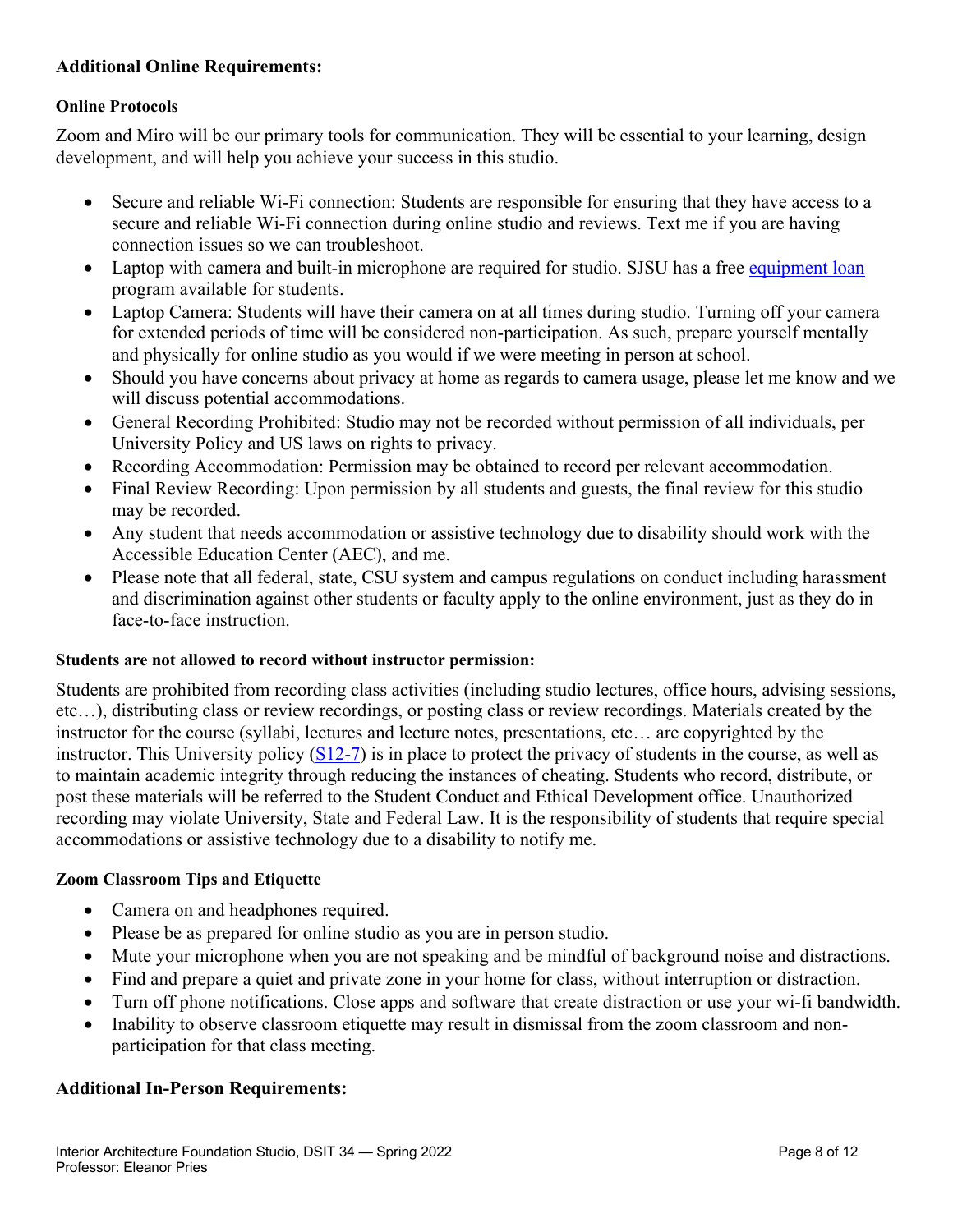#### **In-Person Protocols**

In this Hybrid modality, approximately 75% of our class meetings will be in-person in studio. To protect the health of all students, faculty and staff members, and the greater SJSU community we must be smart and respectful in-person.

- The class schedule has already been modified at the University level to ensure air circulation between class meetings. This means that studio is open at 12 PM and not before. This also means we must leave the room at 2:50 to ensure circulated air for the next class.
- If you are exposed to Covid-19, please text me and we will discuss an online alternative.
- If you are feeling unwell, please do not come to class, text me and we will discuss an online alternative.
- Masks are required in class, in the hall, and in the building and this will be enforced.
- Failure to wear masks will result in enforcement by SJSU Campus Police.
- Practice social distancing and smart hygiene hand washing.
- Consuming food or drink in studio or in the building is prohibited. You may only eat and drink outside.

## **University Policies**

#### **Dropping and Adding**

Students are responsible for understanding the policies and procedures about add/drop, grade forgiveness, etc. Refer to the current semester's Catalog Policies section at http://info.sjsu.edu/static/catalog/policies.html. Add/drop deadlines can be found on the current academic year calendars document on the Academic Calendars webpage at http://www.sjsu.edu/provost/services/academic\_calendars/. The Late Drop Policy is available at http://www.sjsu.edu/aars/policies/latedrops/policy/**.** Students should be aware of the current deadlines and penalties for dropping classes.

Information about the latest changes and news is available at the Advising Hub at http://www.sjsu.edu/advising/.

#### **Consent for Recording of Class and Public Sharing of Instructor Material**

- "Common courtesy and professional behavior dictate that you notify someone when you are recording him/her. You must obtain the instructor's permission to make audio or video recordings in this class. Such permission allows the recordings to be used for your private, study purposes only. The recordings are the intellectual property of the instructor; you have not been given any rights to reproduce or distribute the material."
	- $\circ$  It is suggested that the syllabus include the instructor's process for granting permission, whether in writing or orally and whether for the whole semester or on a class by class basis.
	- o In classes where active participation of students or guests may be on the recording, permission of those students or guests should be obtained as well.
- "Course material developed by the instructor is the intellectual property of the instructor and cannot be shared publicly without his/her approval. You may not publicly share or upload instructor generated material for this course such as exam questions, lecture notes, or homework solutions without instructor consent."

#### **Academic Integrity**

Your commitment, as a student, to learning is evidenced by your enrollment at San Jose State University. The University Academic Integrity Policy S07-2 at http://www.sjsu.edu/senate/docs/S07-2.pdf requires you to be honest in all your academic course work. Faculty members are required to report all infractions to the office of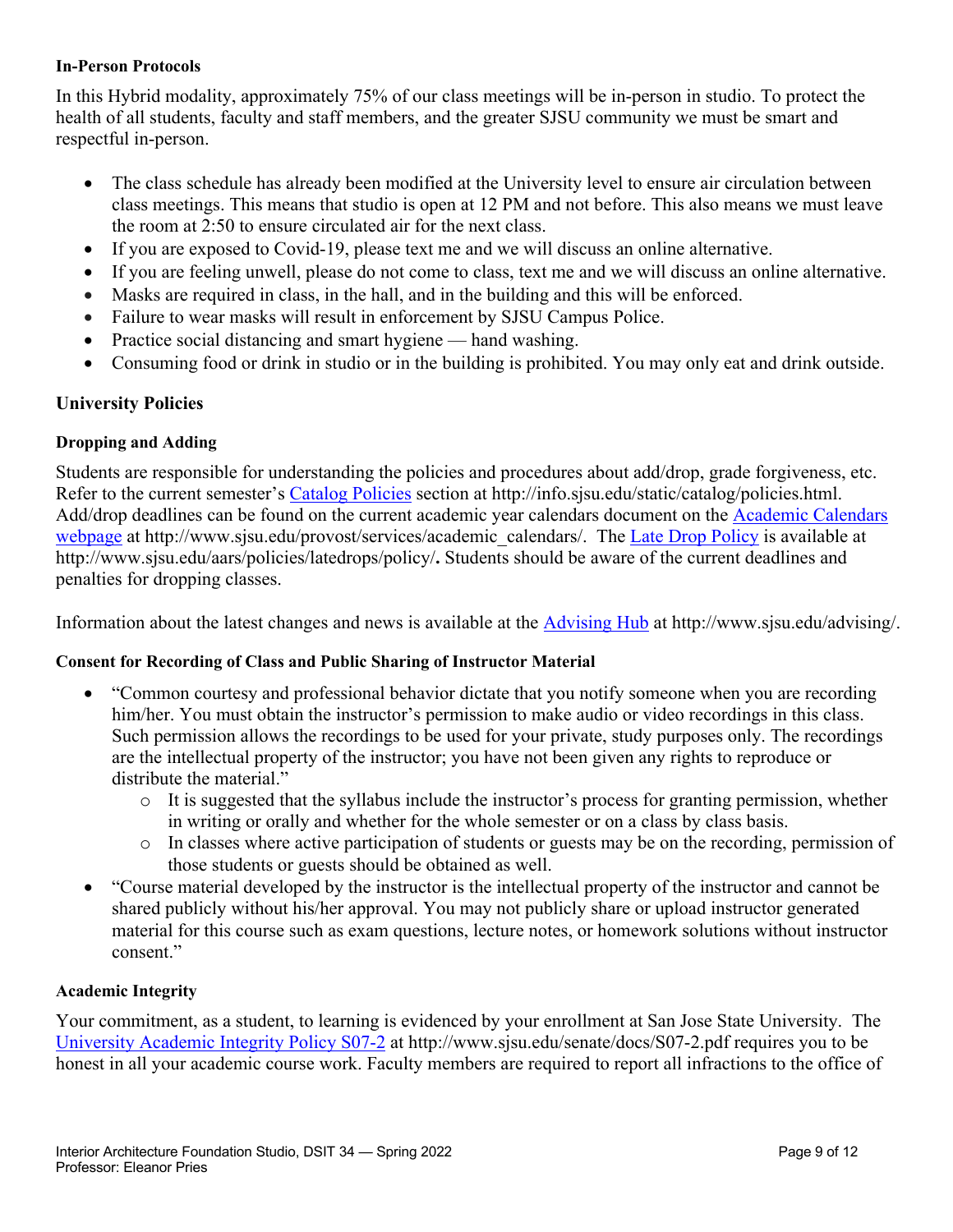Student Conduct and Ethical Development. The **Student Conduct and Ethical Development website** is available at http://www.sjsu.edu/studentconduct/.

### **Campus Policy in Compliance with the American Disabilities Act**

If you need course adaptations or accommodations because of a disability, or if you need to make special arrangements in case the building must be evacuated, please make an appointment with me as soon as possible, or see me during office hours. Presidential Directive 97-03 at http://www.sjsu.edu/president/docs/directives/PD\_1997-03.pdf requires that students with disabilities requesting accommodations must register with the Accessible Education Center (AEC) at http://www.sjsu.edu/aec to establish a record of their disability.

### **Accommodation to Students' Religious Holidays**

San José State University shall provide accommodation on any graded class work or activities for students wishing to observe religious holidays when such observances require students to be absent from class. It is the responsibility of the student to inform the instructor, in writing, about such holidays before the add deadline at the start of each semester. If such holidays occur before the add deadline, the student must notify the instructor, in writing, at least three days before the date that he/she will be absent. It is the responsibility of the instructor to make every reasonable effort to honor the student request without penalty, and of the student to make up the work missed. See University Policy S14-7 at http://www.sjsu.edu/senate/docs/S14-7.pdf.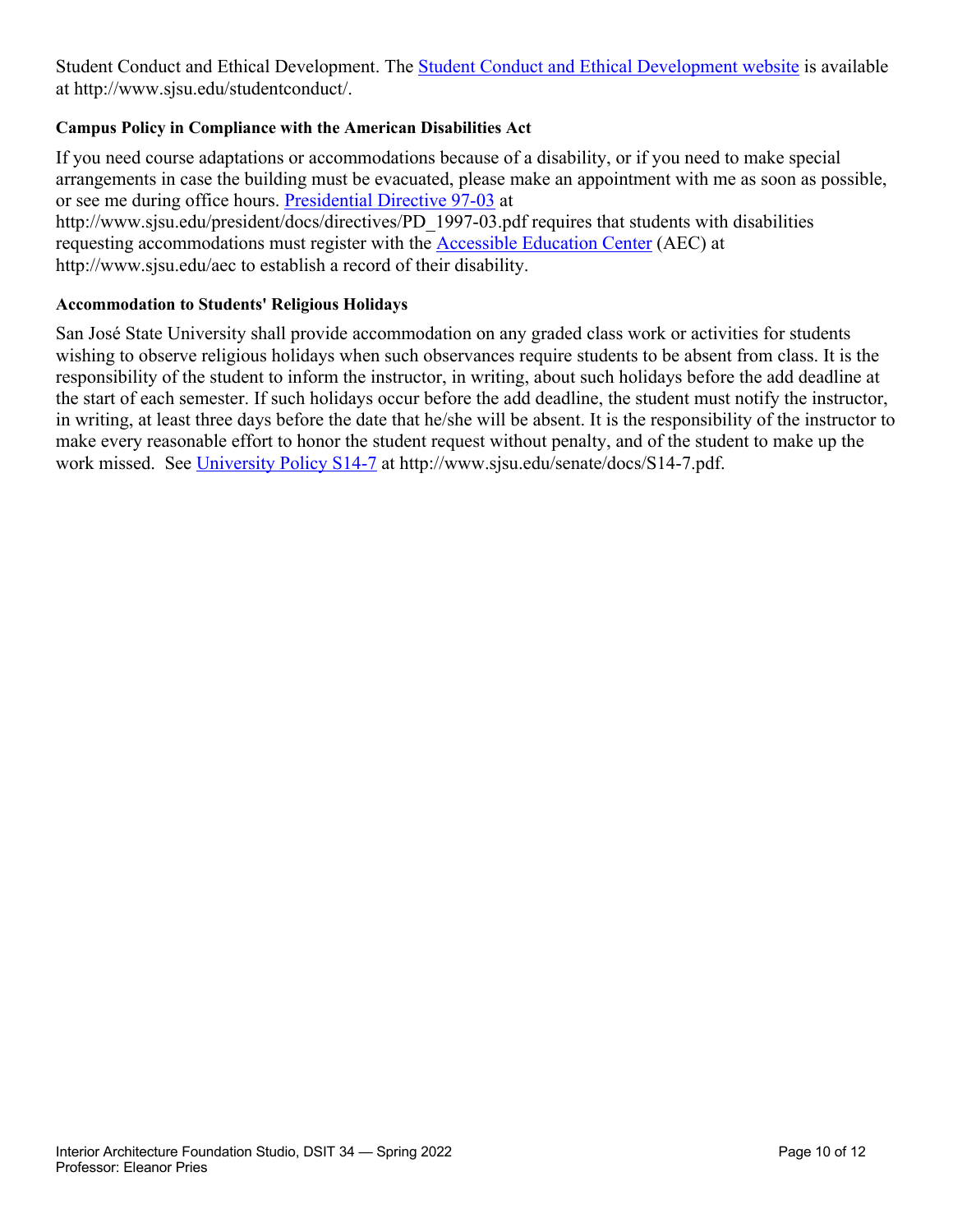# **CREDO** = beliefs

## **Interior Architecture and Design Studio Culture**

Promote a studio culture that supports creativity and invention, respect and collaboration, health and safety, an ecology of materials, and optimism about the role of design in a larger cultural framework:

## **Health and safety**

The intensity, energy and exhilaration of the design studio is why we are here. Bringing ideas to life. Yet creativity demands balance. Efficiency, responsibility and health are equally essential components of effective studio work and are valued by our design culture. You are not effective in your own work or in collaboration with others if you regularly work beyond your reasonable limits. Stay safe, stay healthy, wash hands, social distance, sleep, eat.

## **Respect and collaboration**

In studio culture, we believe collaboration surpasses competition. Students and faculty maintain an atmosphere of mutual respect for and interest in each other's ideas. Our work will always benefit from conversations with colleagues about shared themes, precedents and resources. Even in a portable, digital age, it is an essential requirement that design happens in the studio "space". Even online, studio moves beyond logistics, nurturing studio culture and fostering the collaborative atmosphere that we most value. At the same time, care for our working environment is an essential part of our design ethic.

Be open and learn how to both accept and use constructive criticism, this feedback is part of your design process. You are not expected to be perfect. Constructive criticism does not mean you are not good at design, it means that we all must continue to improve, be better and achieve exciting and meaningful results.

## **Ecology of materials**

Embrace a holistic approach to studio ecology. We ask for restraint in using materials that are unsustainable, planning ahead to reduce waste, the recycling of materials for the future reuse by others, and an exchange of information within the studio about material issues. Our online modality will help us save needless printing.

#### **Optimism and invention**

None of the above should serve to dampen the creative spirit and faith in the design enterprise as essential components of architecture and design, and its ability to serve our larger cultural agenda. Take ownership of your educational experience; clarify your goals. Make a plan and discuss it with friends, mentors, faculty, family members. I will support you and also challenge you — to stretch — to help you achieve and create a culture of excellence.

#### **Final notes**

I believe strongly that the best work is done by students who work in studio. We are now in a time when we will hope for fully in-person studio again. While we continue to work online and in studio, I am even more certain that your efforts to: discuss your projects with your peers, on Zoom and Miro, independently outside studio time; view and explore and comment on the Miro pin-up space outside studio time; and engage in films, lectures and readings will reflect in the quality of the work you produce, and the level of learning and satisfaction that you will have with the course. These are meager replacements for studio culture, but they will help fill the void. The studio environment is a unique learning enterprise, a model that other disciplines look at with envy and wish they could replicate within their own curriculum. Find creative ways to discuss and critique with your peers outside of studio time. Hopefully we will be in-person next semester, using the digital tools!